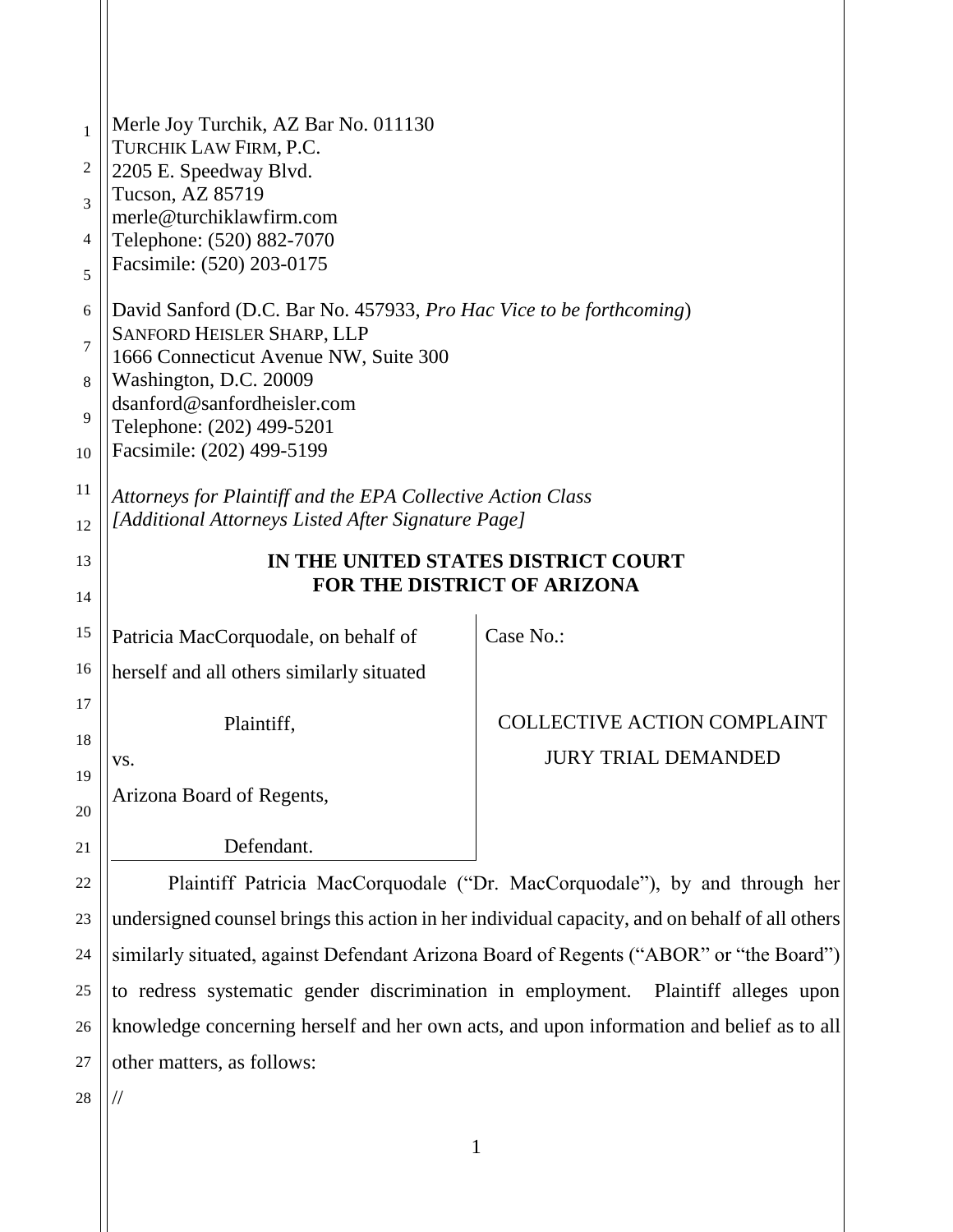## 1 2

3

4

5

16

17

18

19

20

21

22

27

#### **I. OVERVIEW**

1. Dr. MacCorquodale is a tenured Professor in the Department of Gender and Women's Studies at the University of Arizona (the "University" or "UA"). She is also Dean Emerita of the University's Honors College (the "Honors College" or the "College"), which she led from its creation in 1999 until 2016.

6 7 8 9 2. Under her leadership, the Honors College became a hub of intellectual life at the University, attracting undergraduate students from Arizona and nationwide who might otherwise not have attended the University, and contributing to the University's reputation internationally.

10 11 12 13 14 15 3. A five-year review committee convened in 2011 to assess Dr. MacCorquodale's performance found that she "has done an admirable job" in her role and that her "passion and hard work have been fundamental to the success of the Honors College." Dr. MacCorquodale has an established reputation of making the Honor's College her life's work, selflessly dedicating herself to building the College and enriching the lives of her students.

4. UA Provosts have consistently recognized Dr. MacCorquodale's exceptional leadership and incredible success as the Dean of the Honors College. In 2010, then-Provost Meredith Hay commended Dr. MacCorquodale on a "tremendous job in leading the college in these difficult times" and for her "exceptional flexibility in adapting to new circumstances in an ever-changing financial environment." Current Provost Dr. Andrew Comrie observed in 2012 that Dr. MacCorquodale was "increasingly adept at leading with the University of Arizona Honors College's advantages."

23 24 25 26 28 5. During her entire tenure as Dean, the University dramatically underpaid Dr. MacCorquodale relative to her male colleagues, including her younger, male successors, by tens of thousands of dollars or more. After Dr. MacCorquodale stepped down as Dean in September 2016, she was replaced by a younger and less experienced male interim dean who was offered a full-time salary as Honors College Dean that was more than \$100,000 higher than Dr. MacCorquodale's pay in her last full academic year.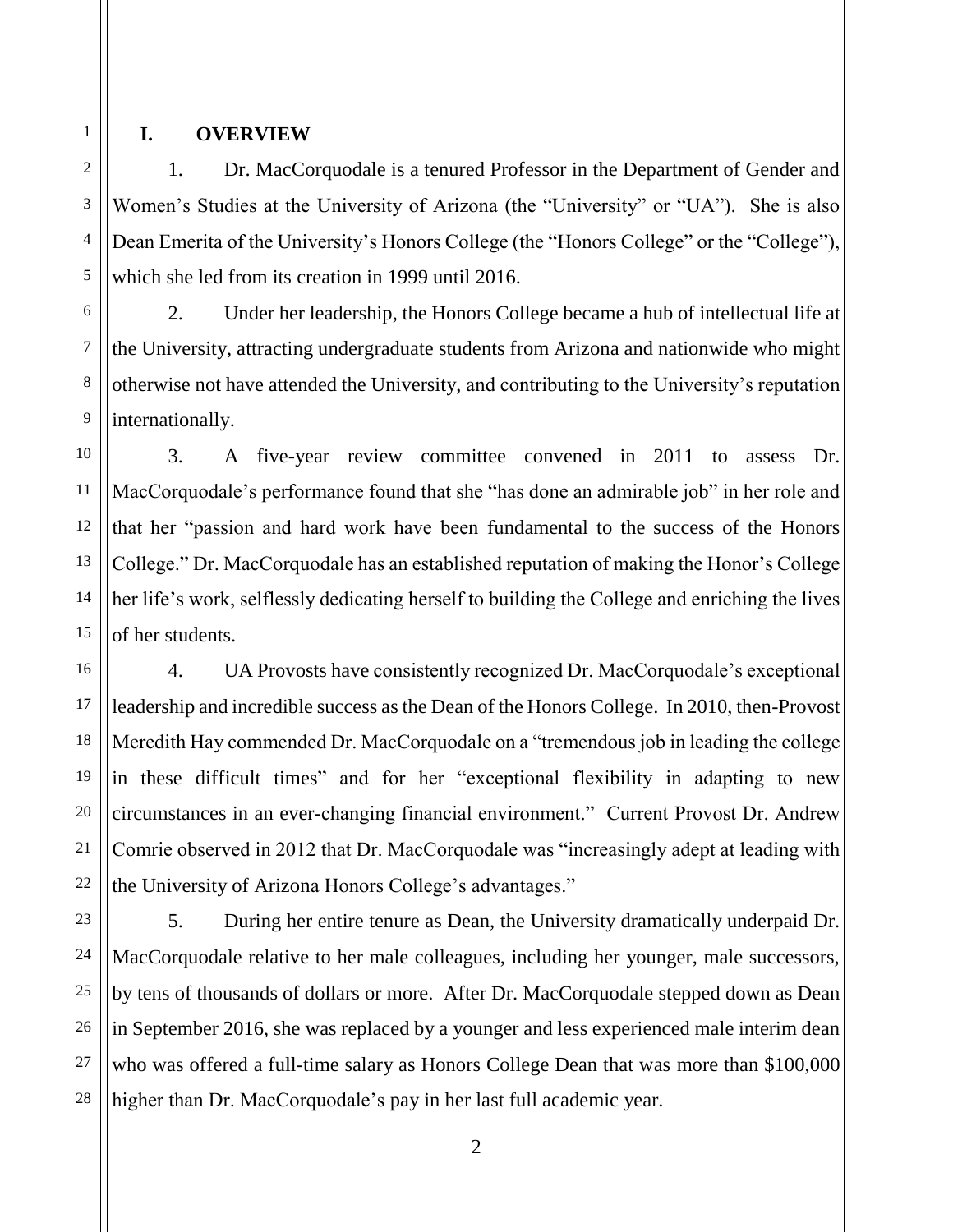6. This pay disparity is a direct result of policies and practices implemented by the University's leadership, including the current Provost. Female deans at the UA earn less than male deans and are virtually shut out of participation in the University's Dean's Council. They are further subjected to humiliating and demeaning treatment by the University's male leadership to which their male peers are not subjected.

7. This action arises out of the University's systematic discriminatory treatment of its female deans on the basis of their gender. The University discriminates against female deans through its policies, practices, and procedures with respect to compensation, in violation of the Equal Pay Act of 1963, 29 U.S.C. § 206(d) ("EPA").

8. On behalf of herself and all others similarly situated, Plaintiff MacCorquodale requests declaratory and injunctive relief to redress the University of Arizona's pervasive and discriminatory employment policies, practices, and procedures, including its retaliation against her for reporting such discriminatory misconduct. Plaintiff further seeks for herself, and all others similarly situated, back pay; front pay; compensatory damages; nominal, liquidated, and punitive damages; and attorneys' fees and costs.

## **II. THE PARTIES**

## **A. Plaintiff Patricia L. MacCorquodale**

9. Plaintiff Patricia MacCorquodale resides in Tucson, Arizona, and is a citizen of the United States. She has been an employee of the University of Arizona since August 1978.

## **B. Defendant Arizona Board of Regents**

10. Defendant Arizona Board of Regents is a corporate entity created by state law for the purpose of administering Arizona's public universities. Its headquarters are at 2020 North Central Avenue, Suite 230, Phoenix, Arizona.

11. The University of Arizona, a public university located in Tucson, Arizona, is a legal subdivision of ABOR. At all relevant times, ABOR controlled the UA, which has been Dr. MacCorquodale's employer within the meaning of all relevant statutes.

1

2

3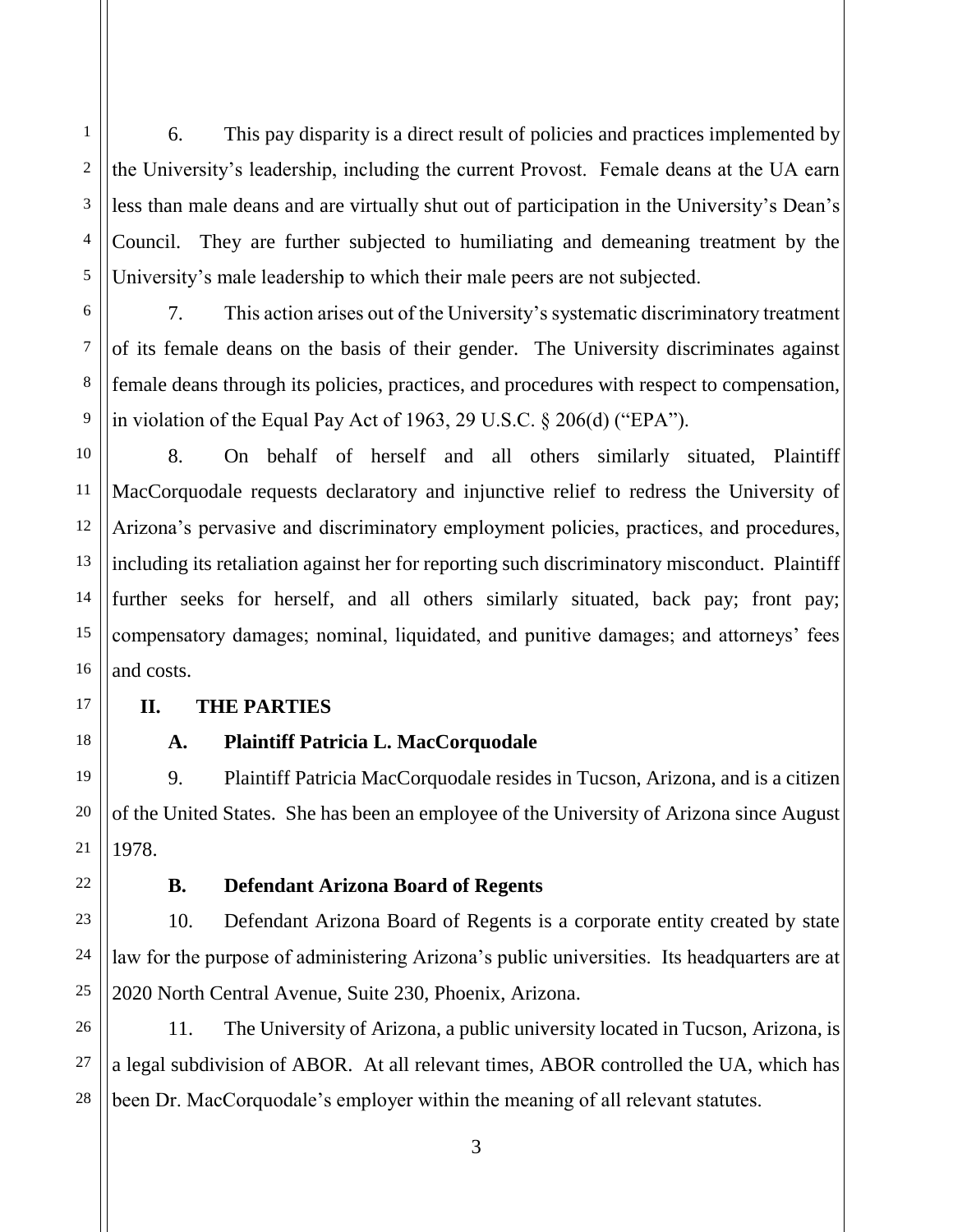12. The University employs more than 15,000 individuals.

## **C. Administrative Exhaustion and Tolling**

13. Plaintiff timely filed a charge with the United States Equal Employment Opportunity Commission ("EEOC") on May 16, 2017, and amended her charge on July 21, 2017. Dr. MacCorquodale is in the process of perfecting her right to sue to bring claims under Title VII of the Civil Rights Act of 1964, as amended, 42 U.S.C. 42 U.S.C § 2000e *et seq.* ("Title VII").<sup>1</sup>

14. On September 7, 2017, the parties entered into a tolling agreement, tolling Dr. MacCorquodale's claims under Title VII, the EPA, and other applicable statutes beginning from May 16, 2017 until November 15, 2017 (six months), when the University terminated tolling.

## **III. JURISDICTION AND VENUE**

15. The U.S. District Court for the District of Arizona has personal jurisdiction over Defendant because Defendant's offices are headquartered in Arizona, it conducts business in Arizona, and the acts complained of and giving rise to the claims alleged herein occurred in Arizona.

16. This Court has original subject matter jurisdiction over this suit pursuant to 28 U.S.C. § 1331 and § 1343 because this action involves claims brought under the EPA.

# **IV. FACTUAL ALLEGATIONS**

 $\overline{\phantom{a}}$ 

# **A. The University of Arizona**

17. The Arizona Constitution established the twelve-member Arizona Board of Regents as the governing body for the state's public university system, including the University of Arizona, to provide management and direction to the state's higher education institutions.

<sup>1</sup> Plaintiff intends to amend her Complaint to include individual claims under Title VII once she has been granted a right to sue from the EEOC.

1

2

3

4

5

6

7

8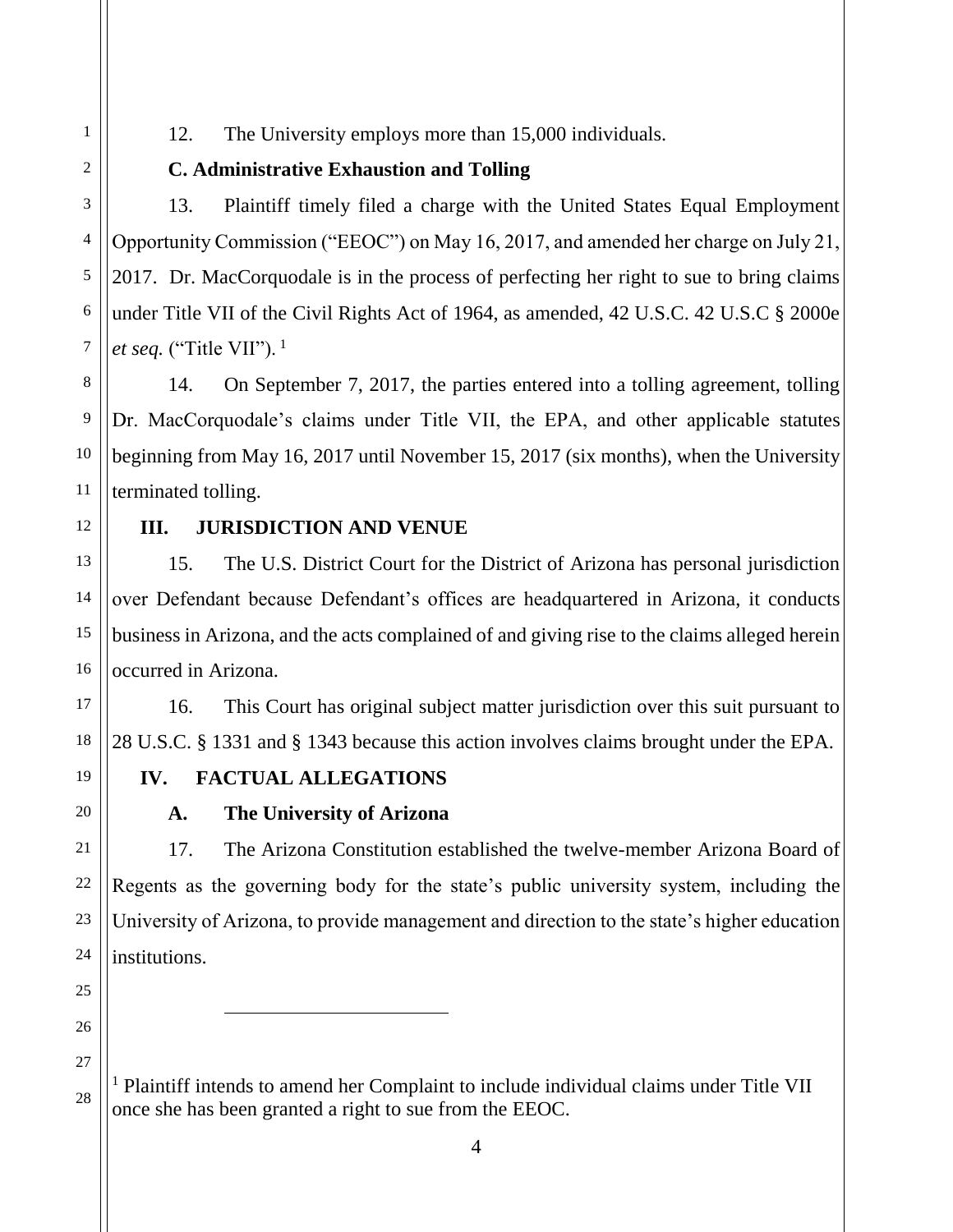18. Founded in 1885, the University of Arizona – the state's flagship institution of higher education – is one of the country's leading public universities. As a premier research institution, the UA brings in more than \$606 million annually in research investment and has an economic impact of \$8.3 billion annually in the state of Arizona. With over 15,000 employees for the 2016-2017 academic year, the UA is one of the largest employers in southern Arizona.

19. As the University's chief academic officer, the Provost is responsible for promoting the University's mission in education and research. Charged with overseeing all aspects of academic programming, the Provost works closely with the Deans' Council the committee of all academic deans at the  $UA -$  to craft the strategic plan for the University's academic future.

20. Since August 2012, Dr. Comrie has served as Provost and Senior Vice President for Academic Affairs, initially as an interim Provost for the 2012-2013 academic year and as Provost since 2013. As Provost, Dr. Comrie has been responsible for making administrative appointments, such as appointments of deans, and for setting the salaries of administrative appointees. Accordingly, deans' salaries have been largely controlled by a single, common decision-maker throughout the relevant period.

## **B. Dr. Patricia L. MacCorquodale**

21. Dr. MacCorquodale earned a Bachelor of Arts in Sociology from Carleton College in 1972 and a Master of Arts and Ph.D. in Sociology from the University of Wisconsin at Madison in 1974 and 1978, respectively.

22. In 1978, Dr. MacCorquodale joined the University of Arizona as a faculty member in the Department of Sociology. She was granted tenure and promoted to full Professor in the Departments of Sociology and Women's Studies for her ground-breaking research on topics including the challenges faced by women in traditionally maledominated fields like law and engineering.

23. As a renowned scholar on gender and sexuality, Dr. MacCorquodale has published articles in leading academic journals, including "Women in the Law: Tokens or

1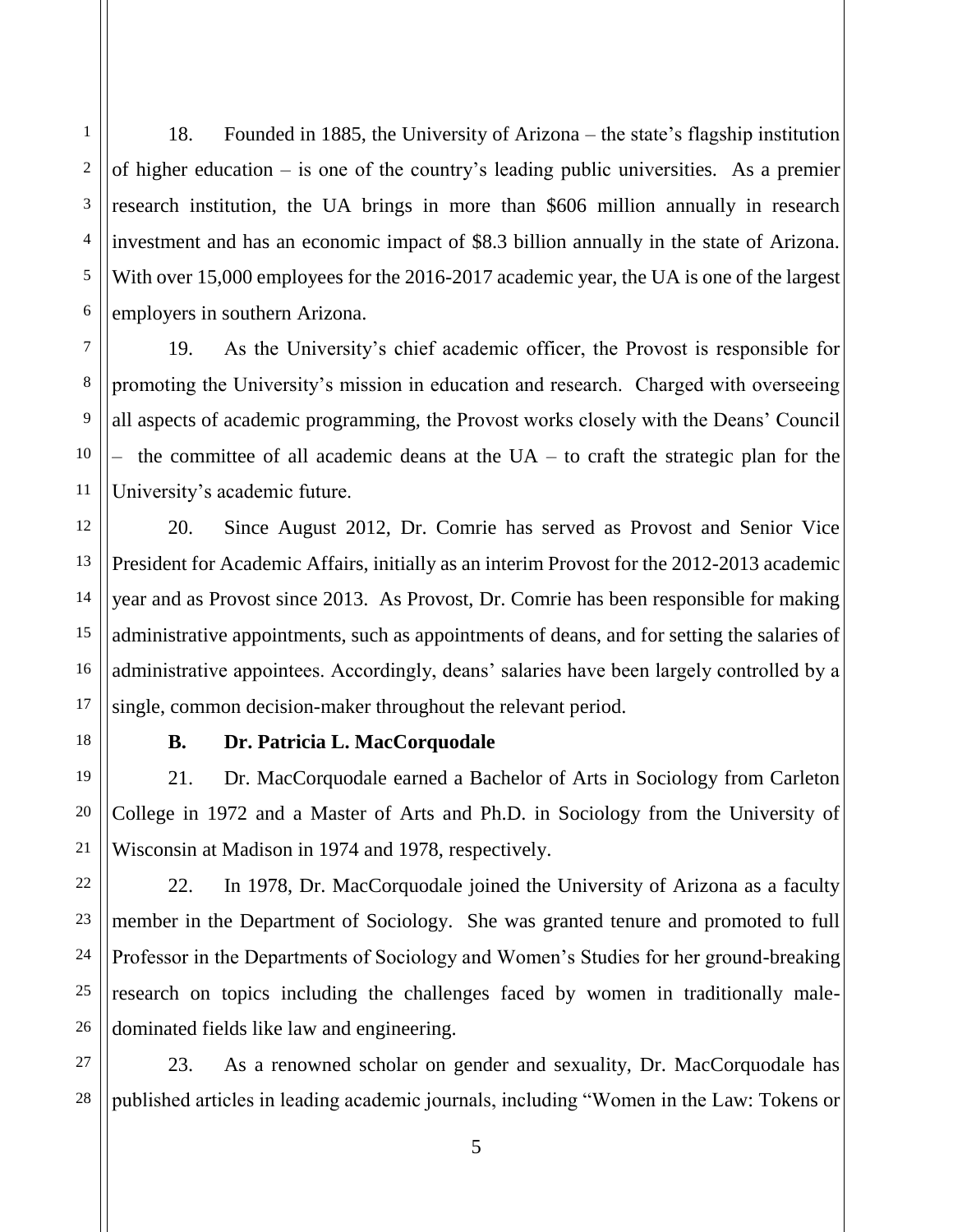1 2 3 4 Partners?" in *Gender & Society* and "Trying Transformations: Curriculum Integration and the Problem of Resistance" in *Signs: Journal of Women in Culture and Society*. She coauthored the book, *Changing Our Minds: Feminist Transformations of Knowledge*, which explores the development of academic disciplines in light of feminist scholarship.

5

6

7

8

9

10

11

12

13

14

15

16

17

18

19

20

21

22

23

24

25

26

27

28

24. On top of her scholarly work, Dr. MacCorquodale has participated in the Dean's Development Committee, the Provost's Council, the University Enrollment Management Council, and the Scholar Recruitment Leadership Team. Beyond her service to the UA, she served as President of the Western Social Sciences Association in 1987, and she served as an external reviewer for honors programs at the University of Utah, the University of Kansas, and the University of California at Irvine. Beginning in 2007, she served as the Founding President of the Arizona Honors Council, a statewide organization for deans of honors colleges and directors of honors programs. Dr. MacCorquodale also accepted positions serving as an Academic Visitor at the London School of Economics in 1999 and as a Visiting Scholar the Center for Research on Women at Stanford University in 1986.

25. In 1993, the University appointed her Director of the Honors Program, which preceded the Honors College. Following a successful year-long campaign spearheaded by Dr. MacCorquodale, the Honors program was formally established as a College in 1999, and Dr. MacCorquodale was appointed to serve as its inaugural Dean.

26. Under her tireless and enthusiastic leadership, the Honors College became an intellectual, cultural, and social hub of the University. The College annually awards \$40,000 in undergraduate research grants, and over the past five years it has enrolled 632 National Merit Scholars, with 17% of Honors students holding double majors and 10% seeking double degrees. The College has facilitated unparalleled academic opportunities for UA students, including special interdisciplinary courses and seminars; provided undergraduate research funding, internships and study abroad; hosted literary, artistic, and musical events; offered academic and career advising; and supported students pursuing nationally and internationally competitive scholarships. Dr. MacCorquodale also oversaw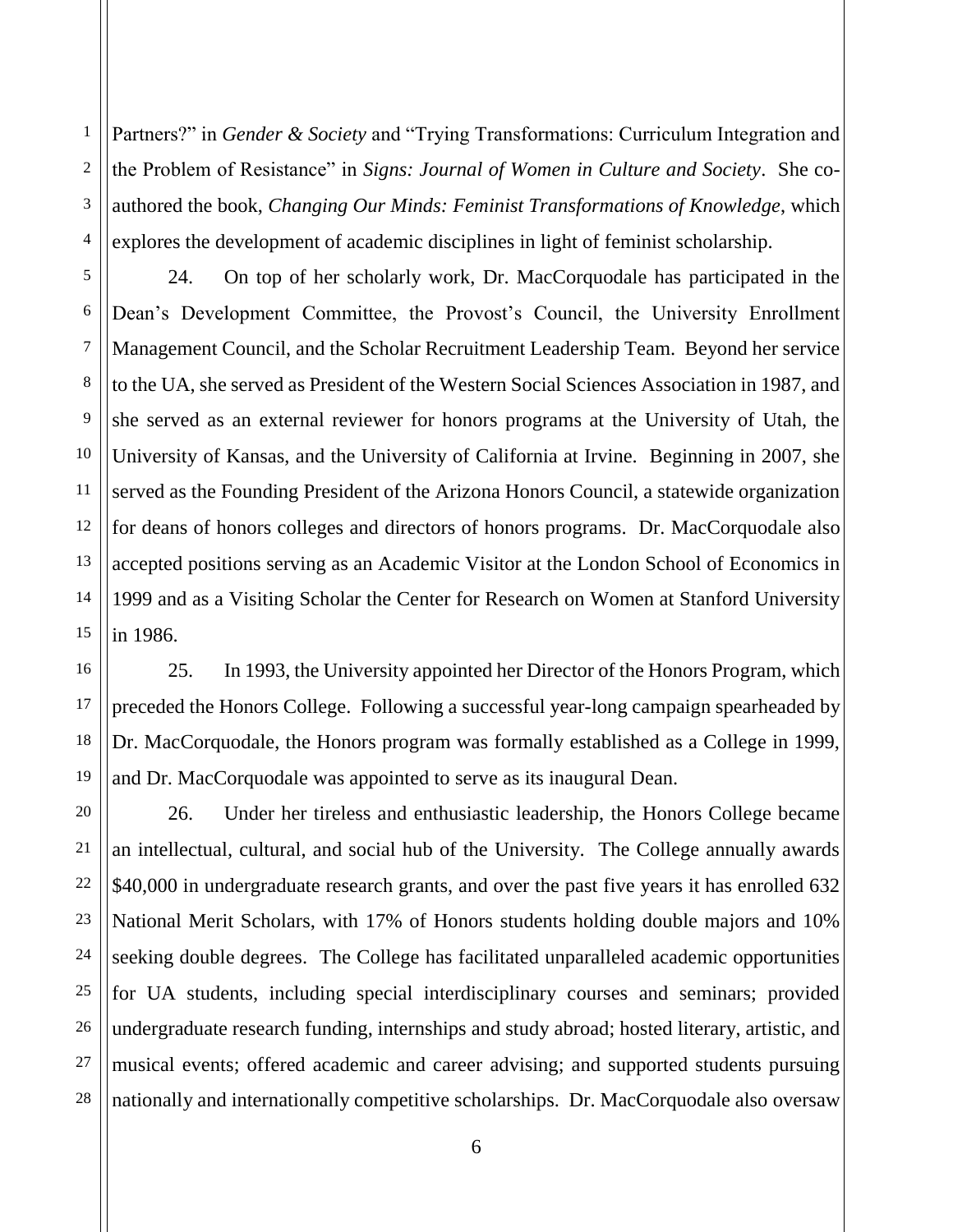1 2 3 4 the opening of a new College dorm, established College-specific faculty positions, developed a new minor in Health and Human Values, and built the College through tireless recruiting and fundraising efforts. In recognition of these efforts, the University established the MacCorquodale Study Abroad Scholarship in her honor.

27. At the time that the University terminated Dr. MacCorquodale from her position as Dean of the Honors College in 2016, she oversaw 35 employees while managing a \$3.7 million budget and bearing responsibility for more than 4,400 students. Alongside her research and teaching obligations, Dr. MacCorquodale worked as a liaison between the Honors College and other stakeholders in the UA community to build partnerships with alumni, parents, educators, and national and local organizations.

5

6

7

8

9

10

11

12

13

14

15

16

17

18

19

20

21

22

23

24

## **C. Dr. MacCorquodale's Complaints of Pay Discrimination**

28. When Dr. MacCorquodale was first appointed Dean of the Honors College in 1999, she was paid an annual salary of \$96,849.

29. Soon after her appointment, upon reviewing salary data in the University Library, Dr. MacCorquodale learned that she was underpaid by tens of thousands of dollars relative to her male counterparts. The data revealed that Dr. MacCorquodale was the lowest paid dean among the eighteen academic deans, and that female deans were on the whole paid significantly less than male deans.

30. From 1999 to 2015, Dr. MacCorquodale routinely brought data she collected to the Provost's attention during her annual performance reviews. Based on these data, Dr. MacCorquodale complained that she was underpaid, but the administration disregarded her concerns and refused to close the pay gap. The University's disinterested attitude toward its marked gender-based pay disparities caused these disparities to persist, steadily building to a total disparity of hundreds of thousands of dollars over the years.

25 26 27 28 31. In or around July 2007, Dr. MacCorquodale wrote to then-Provost Eugene Sander to request an equity adjustment to her salary of \$131,650, based on salary data available for the 2005-2006 academic year which showed that she earned considerably less than her male counterparts. Only after Dr. MacCorquodale made a formal complaint did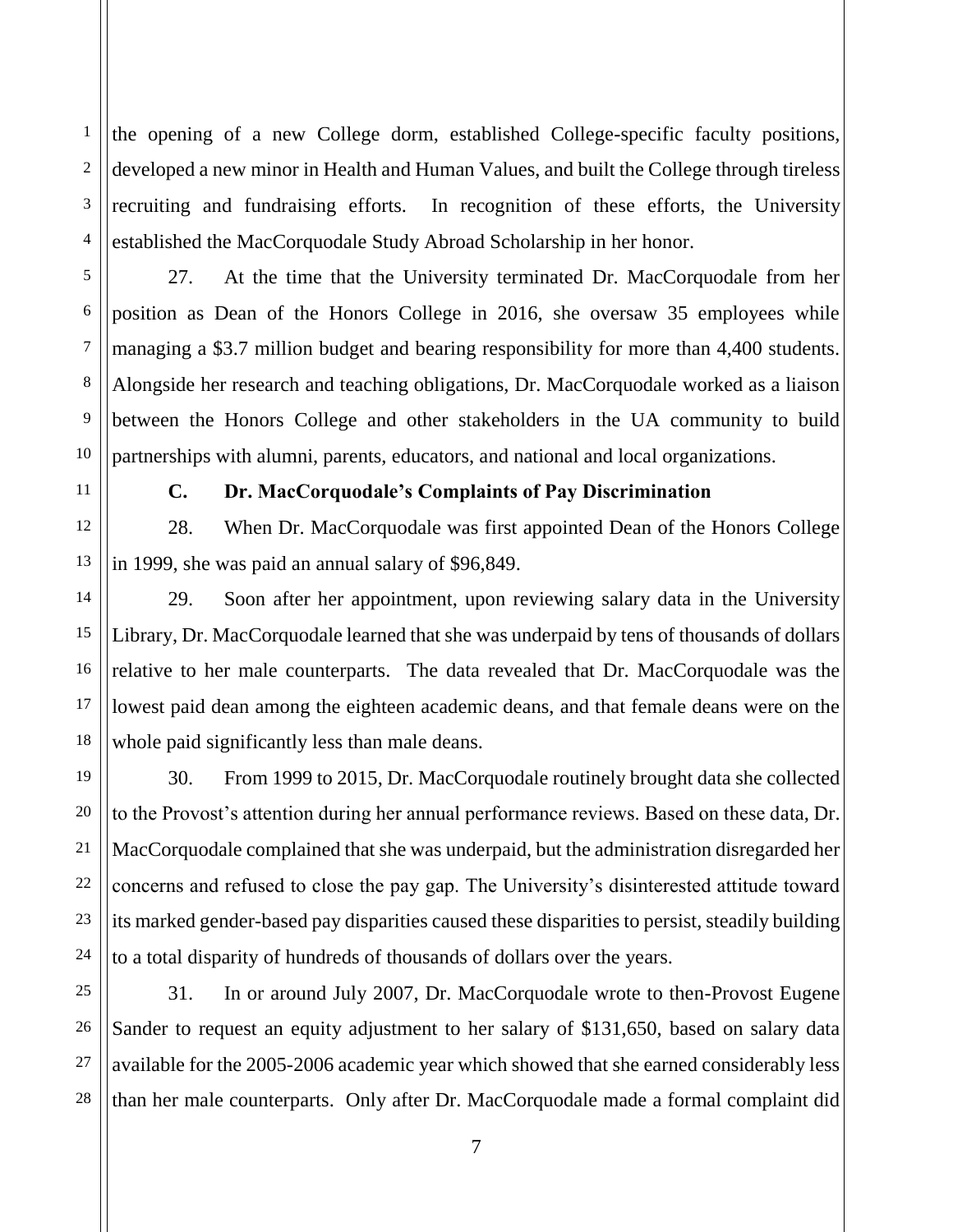1 2 3 Provost Sander raise her salary by \$17,033. This was nowhere near sufficient to bring Dr. MacCorquodale in line with her male peers, nor did it begin to make up for years of underpayment.

32. In subsequent years, Dr. MacCorquodale continued to complain about pay disparities to the current Provost, Dr. Comrie, and to seek equity adjustments. She supported her requests with comparative pay data unequivocally demonstrating that she was substantially underpaid relative to her male counterparts. Nevertheless, Provost Comrie consistently denied her any equitable adjustments, perpetuating the ongoing gender-based discrimination against her.

10 11 12 13 14 15 16 17 33. In her last three years as the Honors College Dean, Dr. MacCorquodale earned \$153,000 in 2013-2014, \$153,000 in 2014-2015, and \$162,750 in 2015-2016, whereas the average male dean at the University made \$308,309, \$311,404, and \$320,212, respectively, in those years. For example, during this period the University paid the Dean of the College of Fine Arts between \$69,000 and \$83,000 more annually than Dr. MacCorquodale, paid the Dean of the College of Education between \$88,000 and \$98,500 more annually, and paid the Dean of the Graduate College between \$32,500 and \$42,000 more annually. Each of these deans was less experienced than her in their respective roles.

34. Dr. MacCorquodale's position as Dean of the Honors College entailed at least the same level of skill, effort, and responsibility as was required of her male counterparts. During the 2015-16 academic year, the Honors College enrolled 4572 students – more than the combined graduate and undergraduate enrollment of every college at the University but three.<sup>2</sup> Dr. MacCorquodale was personally responsible for building and maintaining relationships not just with the faculty in her college but also with faculty throughout the University. She also had considerable responsibility for the well-being of

28

 $\overline{\phantom{a}}$ 

18

4

5

6

7

8

<sup>&</sup>lt;sup>2</sup> The Colleges of Management, Science, and Social and Behavioral Sciences enrolled more students.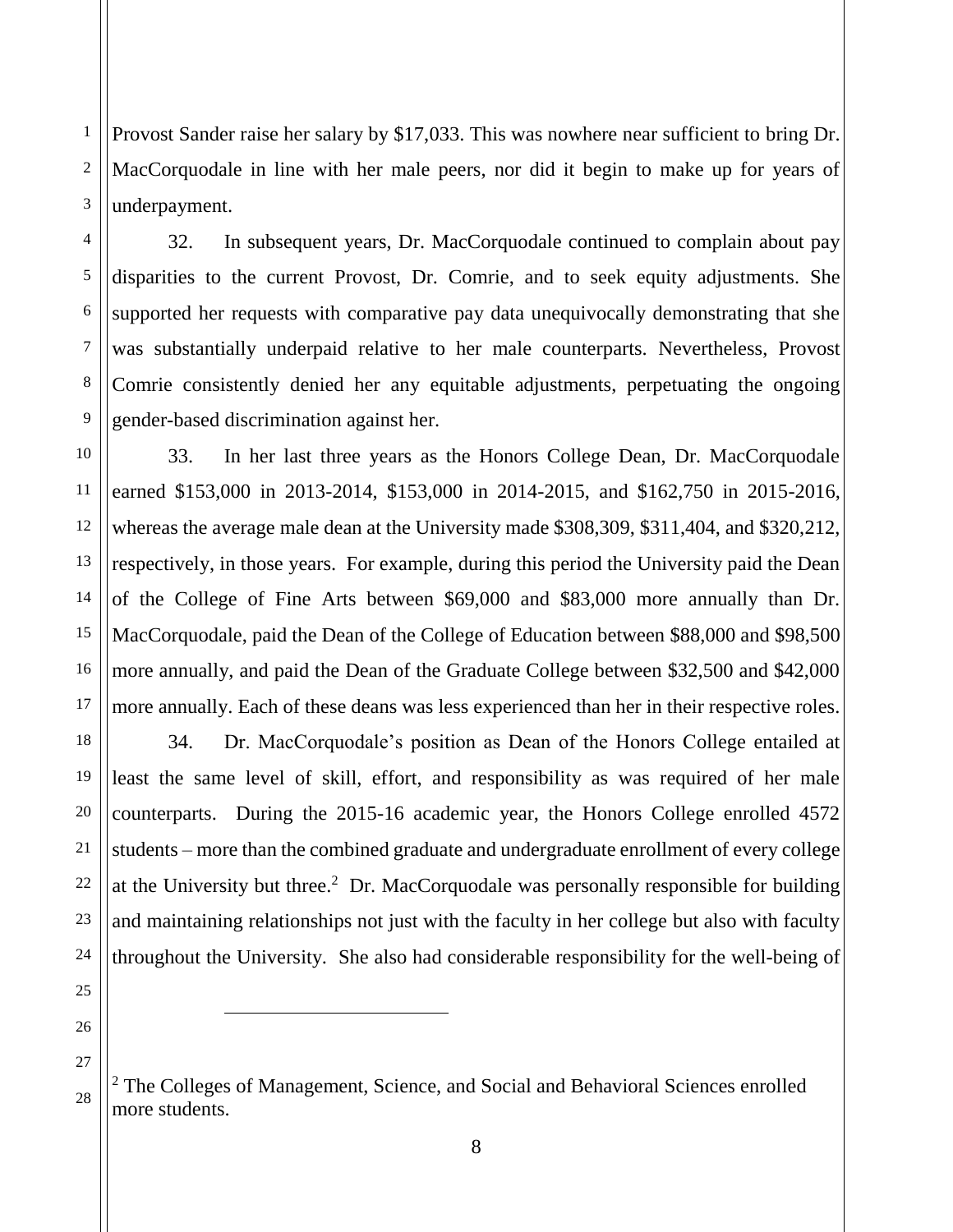1 2 3 4 her students, beyond their academic work, that was not shared by other academic deans. Moreover, she had few support staff than deans of similarly-sized or smaller colleges, requiring her to become more deeply involved in every aspect of the Honor College's operations, from student recruitment to coordination with Residence Life.

5 6 7 35. At her 2015 performance review, Dr. MacCorquodale highlighted for Provost Comrie that there remained substantial differences in pay between her 2014-2015 salary and the salaries of comparable male deans, including the Dean of the College of Fine Arts, the Dean of the College of Education, and the Dean of the Graduate College – and that these differences persisted despite her status as the second-longest serving dean. The Dean of the College of Fine Arts, who only had a little over six years of experience as dean (ten years less than Dr. MacCorquodale), earned \$83,000 more than Dr. MacCorquodale; the Dean of the College of Education, who had approximately twelve years of experience as dean (four years less than Dr. MacCorquodale), earned \$98,449 more; and the Dean of the Graduate College, who had around three years of experience as dean (thirteen years less), earned \$42,000 more.

36. The University ultimately agreed to adjust Dr. MacCorquodale's salary in February 2016 by \$26,000. She interpreted the University's action as progress toward taking her concerns seriously, but this measure still did not make her salary commensurate with the salaries of male deans. When she reviewed the available pay data later, Dr. MacCorquodale realized this raise merely brought her salary into line with that of regular faculty in her academic department, based on her seniority, academic productivity, and service to the University.

37. In other words, before the adjustment, the University paid Dr. MacCorquodale thousands of dollars less than faculty members in her department who did not have deanships. After the adjustment, she still made substantially less than her male dean counterparts.

38. After Dr. MacCorquodale was forced to step down as Dean in September 2016, the University appointed Dr. Elliott Cheu, an associate dean in the College of Science,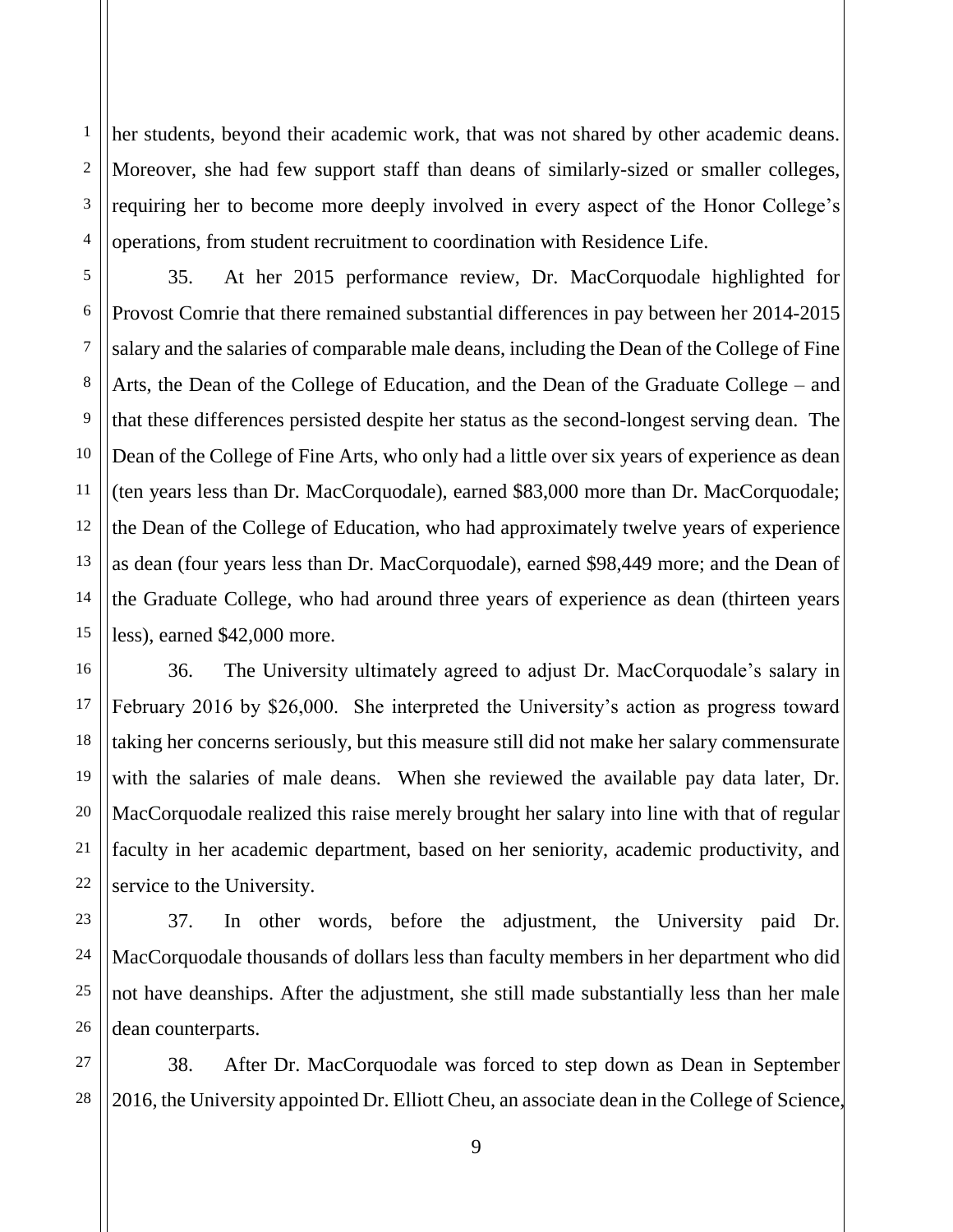1 2 3 4 to serve as Interim Dean of the Honors College for the 2016-2017 academic year. At the time of his appointment, Dr. Cheu did not have any prior experience as the dean of a college, having only served as an associate dean since 2008, and he had considerably less tenure at the University than Dr. MacCorquodale.

39. Dr. MacCorquodale learned shortly after she was forced to step down that the University offered Dr. Cheu a base full-time equivalent salary of approximately  $$275,000 - over $100,000$  more than she was paid over the 2015-16 academic year – to serve only as interim dean. This enormous difference also represented a \$90,000 increase over his salary as an associate dean. Notably, he made more as an associate dean than she did as a dean.

12 16 17 40. In July 2017, the University announced that it had appointed Dr. Terry Hunt, an anthropologist and Dean of the University of Oregon Honors College, as the new Dean of the Honors College at the University of Arizona. Dr. Hunt joined the UA with substantially less experience as a dean than Dr. MacCorquodale. Dr. Hunt served as Dean of the University of Oregon Honors College for only five years, during which time he had overseen a college of 800 honors students – less than 20% of the students at the University of Arizona Honors College. The University pays Dr. Hunt an annual salary of \$230,000 – nearly \$70,000 more than it paid Dr. MacCorquodale over the course of the 2015-16 academic year.

41. Dr. MacCorquodale's pay concerns were not limited to her own experiences. Upon information and belief, the University of Arizona has engaged in similar pay discrimination against other female deans by assigning them lower salaries than their male peers and refusing to make equity adjustments or, in some cases, not giving them any raises at all for periods of several years. A common decision-maker – the University Provost – was responsible for all pay decisions for all deans University wide.

42. The preferential treatment given to Dr. Cheu and Dr. Hunt – Dr. MacCorquodale's immediate successors – at her expense plainly shows that the striking

5

6

7

8

9

10

11

13

14

15

18

19

20

21

22

23

24

25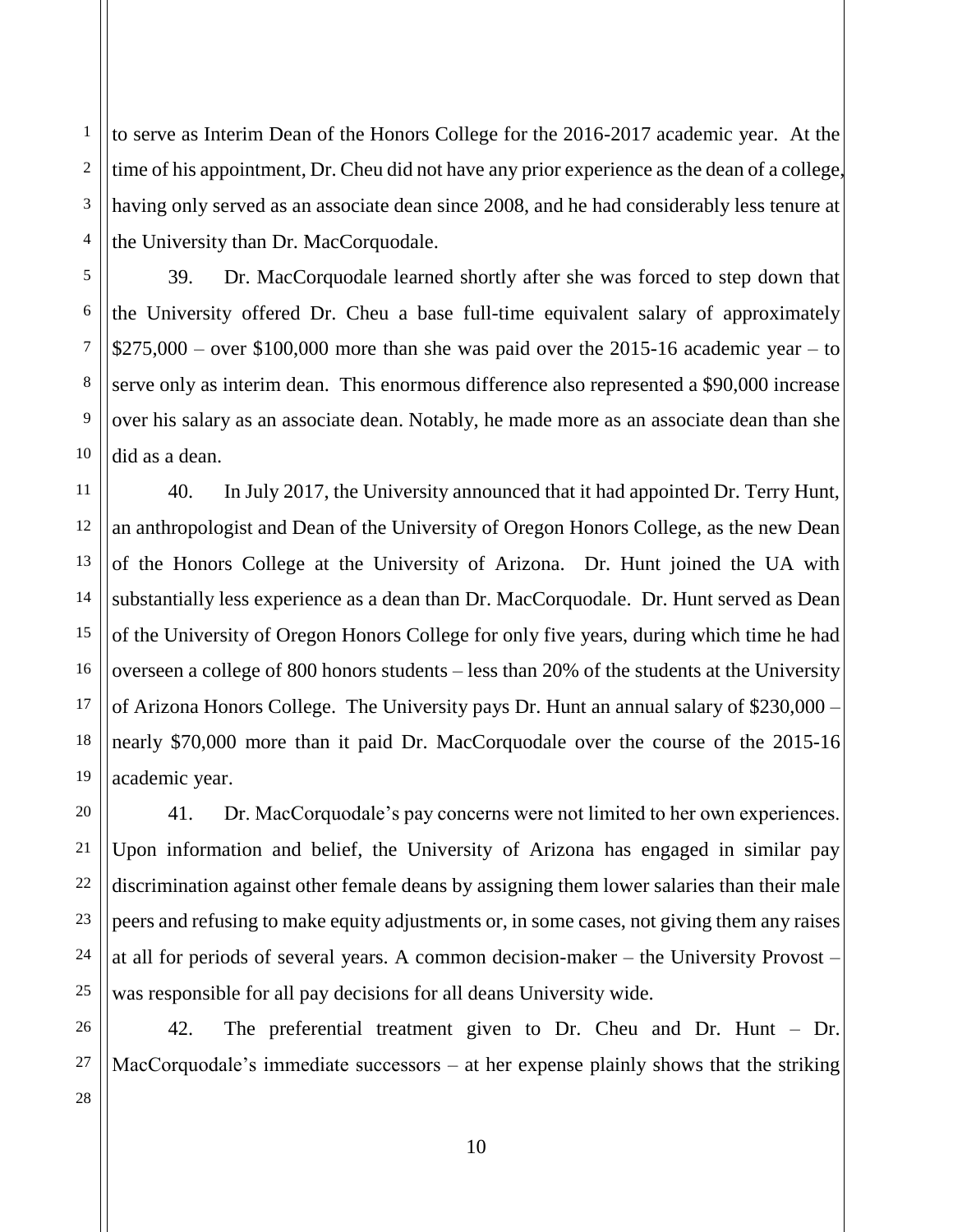salary differentials between male and female deans at the University cannot be attributed to legitimate distinctions among the dean positions. Instead, they are based on gender.

1

2

3

4

5

6

7

8

9

10

11

12

13

14

15

17

18

19

20

21

22

23

24

25

26

27

28

#### **D. The University's Retaliation**

43. Dr. MacCorquodale consistently complained of her unfairly low salary since around the time she was appointed Dean of the Honors College.

44. During Dr. MacCorquodale's annual review with Provost Comrie in August 2015, Dr. MacCorquodale raised further complaints of unequal pay. She also informed Provost Comrie that she would step down as Dean of the Honors College at the end of the 2016-2017 academic year, which marked the expiration of her five-year term as Dean. She notified him that she could not commit to another five-year contract, but indicated her intent to serve through the end of her term.

45. Provost Comrie and Dr. MacCorquodale agreed to these terms, after several rounds of negotiations, and, in February 2016, he notified her that he had memorialized the transition plan in a letter. While Dr. MacCorquodale did not receive a signed copy of the letter, she felt reassured that the plan had been committed to writing.

16 46. Accordingly, Dr. MacCorquodale began reaching out to faculty, alumni, donors and students to notify them of her intent to step down at the end of her term in June 2017.

47. However, at a meeting with Dr. MacCorquodale in May 2016, Provost Comrie unexpectedly announced that he would depart from the transition plan and instead would terminate her contract early, at the end of the 2015-2016 academic year. Not only did Provost Comrie's actions violate the terms of their agreement, but this measure was also inconsistent with the University of Arizona's policy of providing 90-day notice to employees, underscoring the fact that Dr. MacCorquodale's termination was a marked departure from the University's normal policies and practices.

48. The University's sudden refusal to honor the transition plan it had negotiated with Dr. MacCorquodale placed her in a difficult position, as it forced her to either reveal to faculty, alumni, donors, and students already aware of her departure plans that the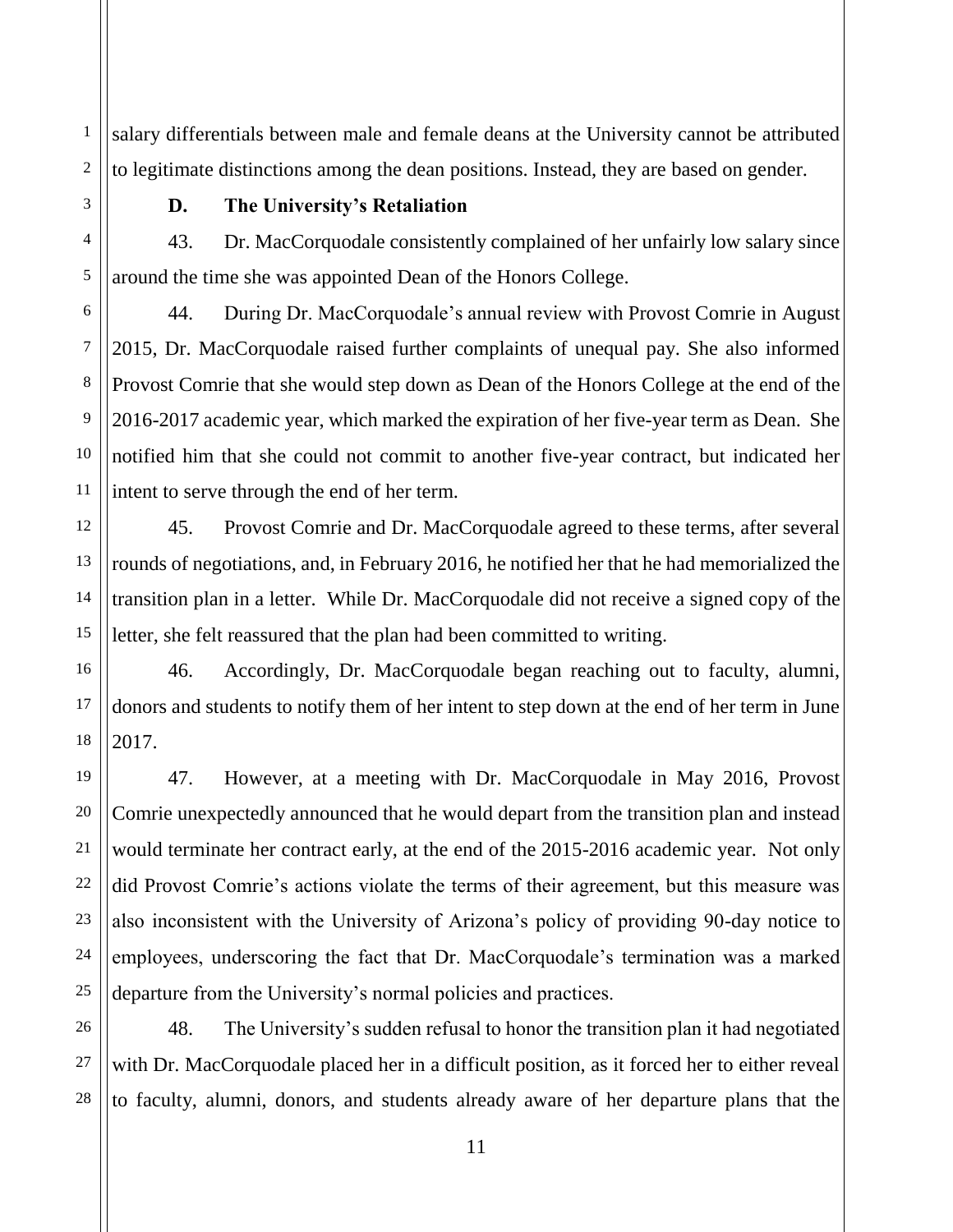1 2 3 4 University was pushing her out, or to retract her earlier statements without providing an explanation. In either case, Dr. MacCorquodale would have been – and was – subjected to considerable embarrassment and speculation about whether her termination was disciplinary in nature.

49. Despite the University's unusual action of abruptly terminating her, Dr. MacCorquodale continued to work with Provost Comrie and others to ensure a smooth transition. In August 2016, Provost Comrie and Dr. MacCorquodale reached a new agreement in which she would teach or supervise the internship experience course for Honors students and assist the interim Dean with transition-related activities.

12 50. Around December 2016, Interim Dean Cheu instructed Dr. MacCorquodale not to supervise internships for Honors students, in violation of the transition agreement she had reached with Provost Comrie. Moreover, Dr. Cheu eliminated her Honors teaching assignment and informed her that she needed to apply in the future to teach specific courses, despite her status as Dean Emerita of the College and longstanding history of teaching Honors courses.

51. Notably, Provost Comrie failed to intervene on Dr. MacCorquodale's behalf to restore the terms of her transition agreement. In light of her exceptional reputation at the Honors College, Provost Comrie's continued unwillingness to advocate for Dr. MacCorquodale and protect their agreement raises additional concerns about his motivations in terminating her deanship.

52. Dr. MacCorquodale has experienced severe emotional distress as a result of the University's actions, as the speculation surrounding her departure has impacted negatively her professional reputation and her relationships with countless friends, colleagues, students and alumni. Moreover, Provost Comrie's failure to address Dr. Cheu's unjustified removal of Dr. MacCorquodale's responsibilities at the Honors College has exacerbated the considerable stress and anxiety she already felt as a result of the sudden end to her affiliation with the Honors College.

28 //

5

6

7

8

9

10

11

13

14

15

16

17

18

19

20

21

22

23

24

25

26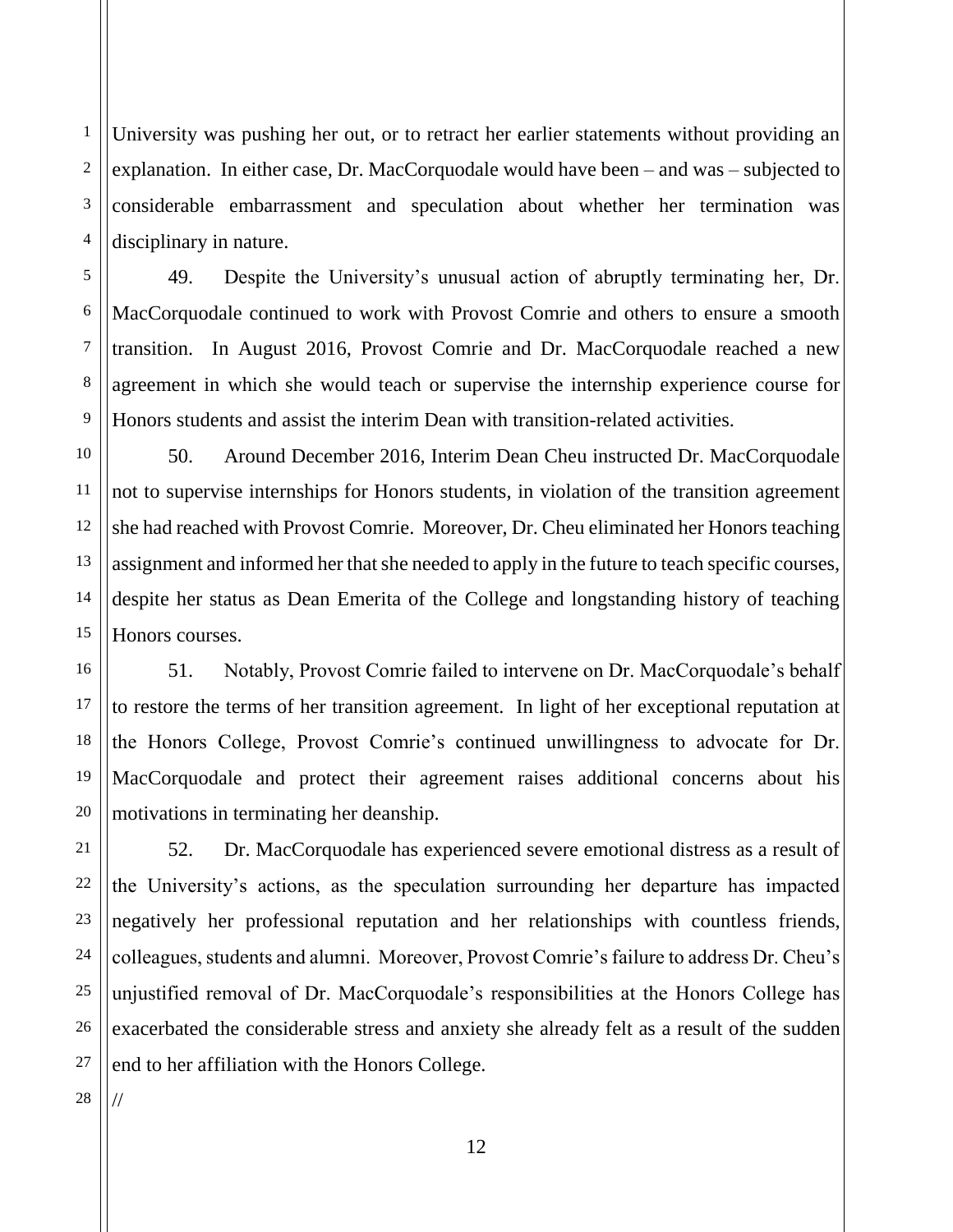# **E. The University's Pattern of Discriminatory Misconduct Toward Female Deans**

53. Pay discrimination is part of a broader pattern of discrimination against female deans. The Deans' Council, led by Provost Comrie, is primarily composed of men. Among the eighteen academic deans at the University of Arizona, there have been, at most, five female deans, including Dr. MacCorquodale, within the past three years. For the current 2017-2018 academic year, there are only three female deans, with a fourth serving in an interim capacity.

54. The University's leadership, and Provost Comrie in particular, has perpetuated a culture that marginalizes, demeans, and undervalues women. The University has discriminated against women by allowing its predominantly male leadership to favor men overtly in pay and subjecting women to differential treatment. Unlike the male deans, female deans have been subjected to sexist comments and increased scrutiny over their performance, and their contributions have been overlooked by the Provost.

55. Upon information and belief, Provost Comrie has a history of making sexist and demeaning comments towards female deans. For example, in a meeting with a female dean, Provost Comrie inappropriately criticized her appearance, stating that she should wear skirts more often  $-$  a comment that was wholly irrelevant to her job. In the same meeting, he also told this female dean that another female dean had a "Hillary Clinton complex." As a result of such misconduct, at least one female dean left her deanship at least in part to escape discriminatory misconduct by Provost Comrie. A departing female dean remarked that she believed that her college would be treated better by Provost Comrie if she were succeeded by a man.

56. Provost Comrie's bias against female deans was particularly pronounced at meetings of the Deans' Council. Under Provost Comrie's leadership, these meetings were driven primarily by men. Whereas Provost Comrie often solicited the participation of male deans, female deans had to make considerable efforts to participate in discussions. Provost

1

//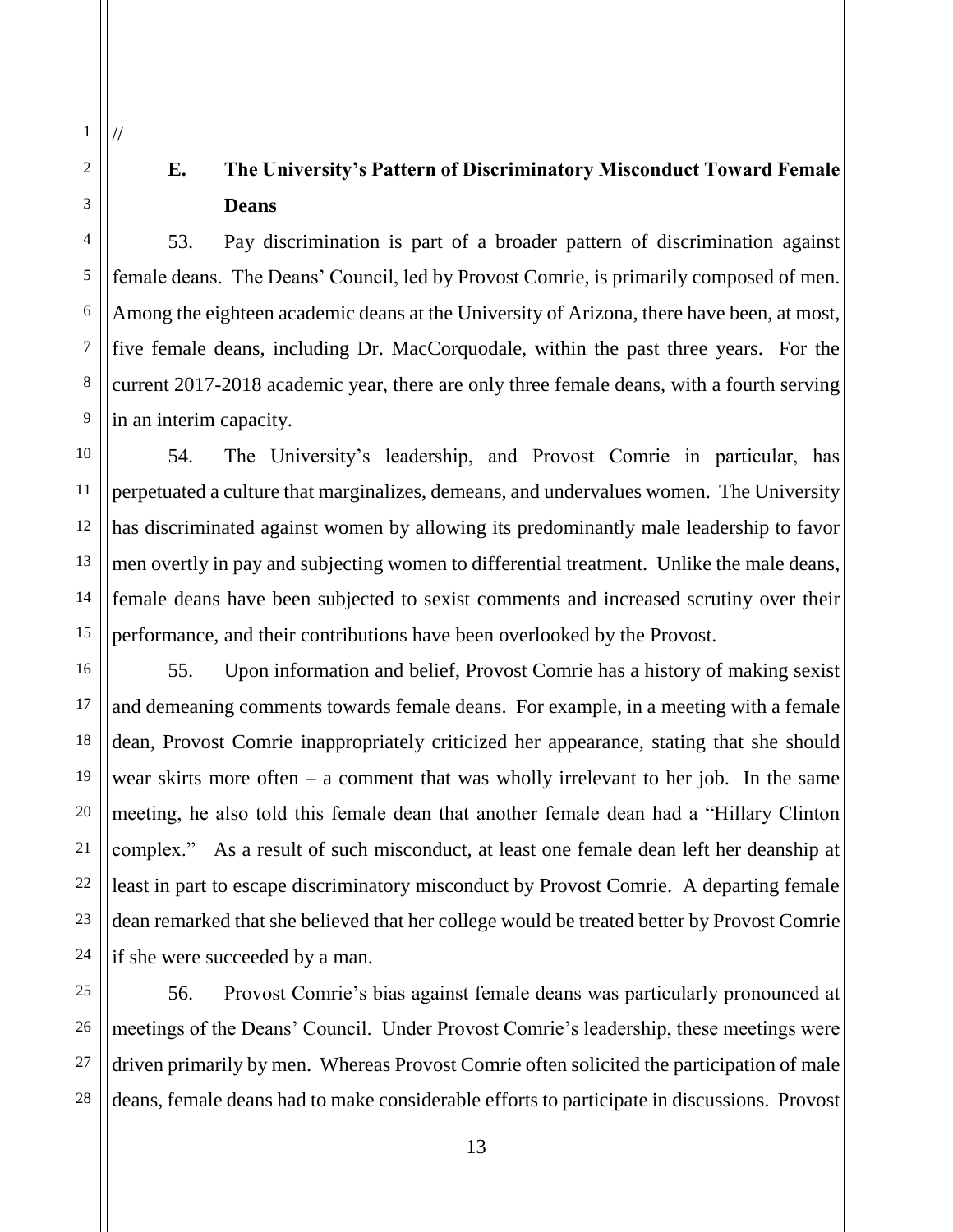2 3 Comrie routinely disregarded the input and contributions of female deans, and only after they were echoed by male deans would he pay any attention. Indeed, the overrepresentation of men in the Deans' Council is the product of continuing systemic discrimination against female employees, epitomizing and perpetuating an old boys' club atmosphere at the highest levels of the University's academic leadership.

57. Provost Comrie's conduct is particularly notable and alarming in light of his near-total control over deans' pay. Provost Comrie's attitude and behavior towards women played a prominent role in his compensation decisions and refusal to make appropriate equity adjustments for women who were underpaid relative to their male peers.

1

4

5

6

7

8

9

10

11

12

13

14

15

16

17

18

19

20

21

22

23

24

25

26

27

28

#### **V. COLLECTIVE ACTION ALLEGATIONS (EQUAL PAY ACT)**

58. The University has engaged in systemic gender discrimination against its female deans. The University has caused, contributed to, and perpetuated gender-based pay disparities through common policies, practices and procedures, including but not limited to common compensation and performance management policies, and centralized decision-making in the Office of the Provost.

59. Dr. MacCorquodale re-alleges and incorporates by reference each and every allegation in the previous paragraphs alleging common practices and procedures resulting in unequal pay earned by female deans at the UA.

60. Dr. MacCorquodale brings collective claims alleging violations of the EPA, as a collective action pursuant to 20 U.S.C. § 216(b) on behalf of all members of the EPA Collective Action Class. The EPA Collective Action Class consists of all female employees who are or have been employed by Defendant as a dean at the University of Arizona going back three years from the dates they join this action, plus any additional tolling ordered by the Court. $3$ 

 $3$  The three-year period is based on the FLSA/EPA's three-year statute of limitations for willful violations, 29 U.S.C. § 255(a).

 $\overline{\phantom{a}}$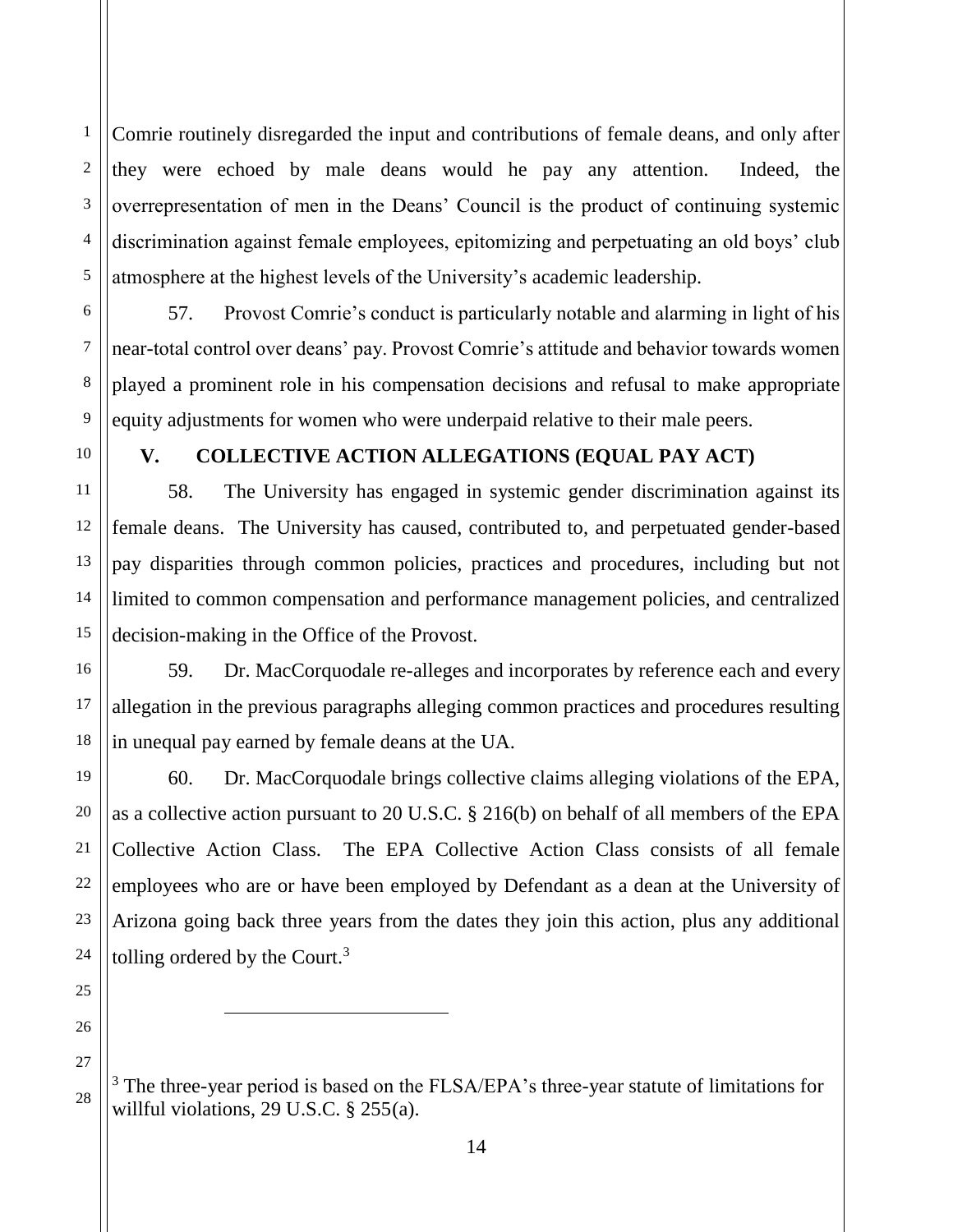61. Dr. MacCorquodale seeks to represent all female deans at the University, and maintains that they were paid less than male deans for performing substantially equivalent work. The systemic gender discrimination described in this Complaint has been, and is, continuing in nature.

62. Counts for violation of the EPA may be brought and maintained as an "optin" collective action pursuant to 29 U.S.C § 216(b) because Plaintiff's claims are similar to the claims of the EPA Collective Action Class.

63. Dr. MacCorquodale and the EPA Collective Action Class are similarly situated under the EPA because they (a) share common job positions and responsibilities and (b) are subject to Defendant's common compensation policies, practices, and procedures and centralized decision-making that resulted in unequal pay based on sex. Because of these common practices, Defendant failed to compensate female deans at a level commensurate with male deans who perform substantially equal work in equivalent job positions.

## **COUNT 1**

# **VIOLATION OF THE FAIR LABOR STANDARDS ACT OF 1938, AS AMENDED BY THE EPA, 29 U.S.C. §§ 206(d), 216(b) DENIAL OF EQUAL PAY FOR EQUAL WORK**

# **(On Behalf of Plaintiff, in Her Individual and Representative Capacities, and the EPA Collective Action Class)**

64. Plaintiff re-alleges and incorporates by reference each and every allegation contained in the previous paragraphs of this Complaint as if fully set forth herein.

65. This Count is brought on behalf of Plaintiff in her individual and representative capacities, and EPA Collective Action Plaintiffs.

66. Defendant has discriminated against Plaintiff and the EPA Collective Action Class in violation of the Fair Labor Standards Act of 1938, 29 U.S.C. §§ 206, *et seq*., as amended by the EPA. Defendant has paid Plaintiff and the EPA Collective Action Class less than similarly-situated male colleagues performing equal work in comparable job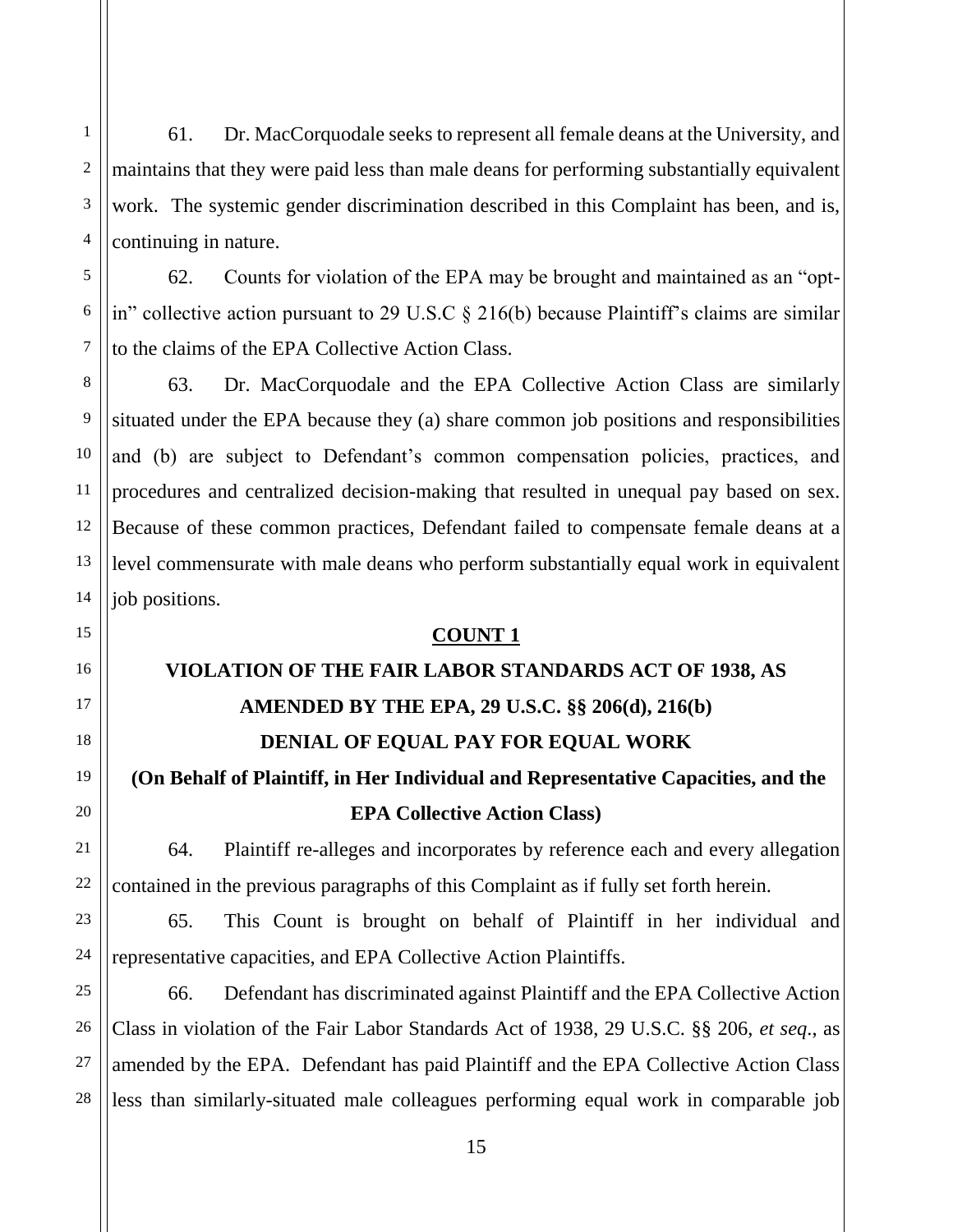1 2 positions, which require equal skill, effort, and responsibility and which are performed under similar working conditions.

67. Defendant subjected Plaintiff and the EPA Collective Action Class to common discriminatory pay policies and other forms of discrimination affecting pay.

68. The differential in pay between male and female employees was not due to seniority, merit, or quantity or quality of production, but rather was due to gender.

69. Defendant caused, attempted to cause, contributed to, or caused the continuation of the wage rate discrimination based on sex in violation of the EPA. Moreover, the foregoing conduct constitutes a willful violation of the EPA within the meaning of 29 U.S.C. § 255(a). Because Defendant has willfully violated the EPA, a threeyear statute of limitations applies to such violations, pursuant to 29 U.S.C. § 255.

70. As a result of Defendant's conduct alleged in this Complaint, Plaintiff and the EPA Collective Action Class have suffered and will continue to suffer harm, including but not limited to: lost earnings, lost benefits, and other financial loss, as well as noneconomic damages.

71. By reason of Defendant's discrimination, Plaintiff and the EPA Collective Action Class are entitled to all legal and equitable remedies available for violations of the EPA including back pay, liquidated damages, prejudgment interest, attorneys' fees, costs, and other compensation pursuant to 29 U.S.C. § 216(b).

## **COUNT 2**

# **VIOLATION OF THE FAIR LABOR STANDARDS ACT OF 1938, AS AMENDED BY THE EPA, 29 U.S.C. §§ 215(a)(3), 216(b)**

## **RETALIATION**

## **(On Behalf of Plaintiff)**

72. Plaintiff re-alleges and incorporates by reference each and every allegation contained in the previous paragraphs of this complaint

73. Plaintiff engaged in protected activity under the EPA by complaining to Defendant about gender discrimination in compensation.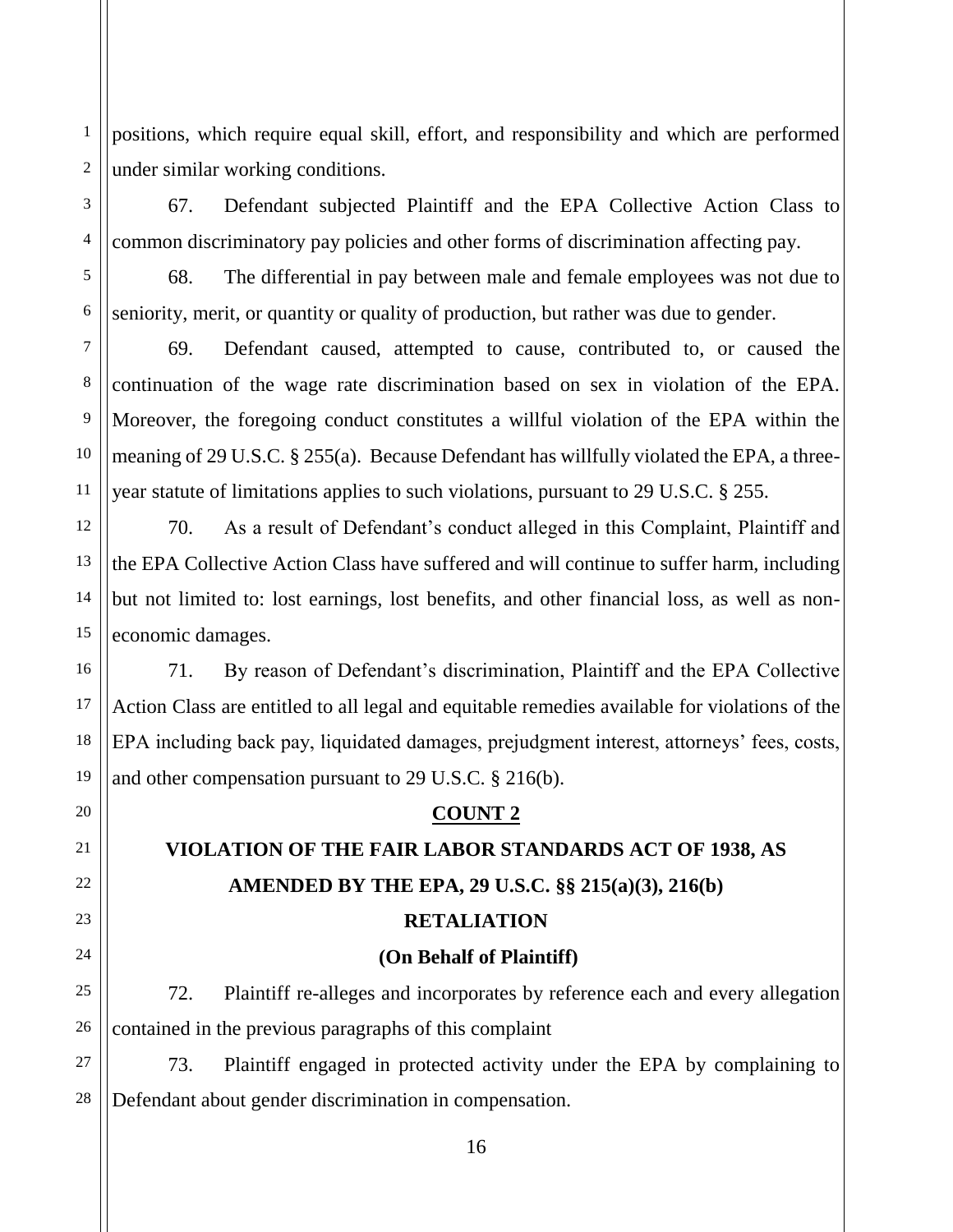2 3 74. Because of these complaints, Defendant terminated Plaintiff's tenure as Dean of the Honors College earlier than the previously agreed-upon date for Plaintiff to step down as down as Dean. Defendant also engaged in other retaliatory conduct.

75. By reason of Defendant's discrimination, Plaintiff is entitled to all legal and equitable remedies available for violations of the EPA including back pay, liquidated damages, prejudgment interest, attorneys' fees, costs, and other relief pursuant to 29 U.S.C.  $§$  216(b).

## **VI. PRAYER FOR RELIEF**

1

4

5

6

7

8

11

12

13

14

15

16

17

18

19

20

21

22

23

27

9 10 WHEREFORE, Plaintiff, on her own behalf and on behalf of the EPA Collective Action Class, prays that this Court:

A. Certify the claims in Count 1 as a collective action under the EPA on behalf of Plaintiff and the EPA Collective Action Class; designate Plaintiff as representative of the EPA Collective Action Class; promptly issue notice pursuant to 29 U.S.C. § 216(b) to all similarly situated members of the Collective Action, which (1) apprises them of the pendency of this action and (2) permits them to assert timely EPA claims in this action by filing individual Consent to Join forms pursuant to 29 U.S.C. § 216(b); and toll the statute of limitations on the claims of all members of the Collective from the date the original Complaint was filed until the Collective Action members are provided with reasonable notice of the pendency of this action and a fair opportunity to exercise their right to opt in as Collective Action Plaintiffs;

B. Declare and adjudge that Defendant's employment policies, practices, and/or procedures challenged herein are illegal and in violation of the rights of Plaintiff and members of the EPA Collective Action Class;

24 25 26 28 C. Issue an injunction against Defendant and its partners, officers, trustees, owners, employees, agents, attorneys, successors, assigns, representatives, and any and all persons acting in concert with it from engaging in any conduct violating the rights of Plaintiff, and those similarly situated as secured by the Equal Pay Act, and order such injunctive relief as will prevent Defendant from continuing its discriminatory practices and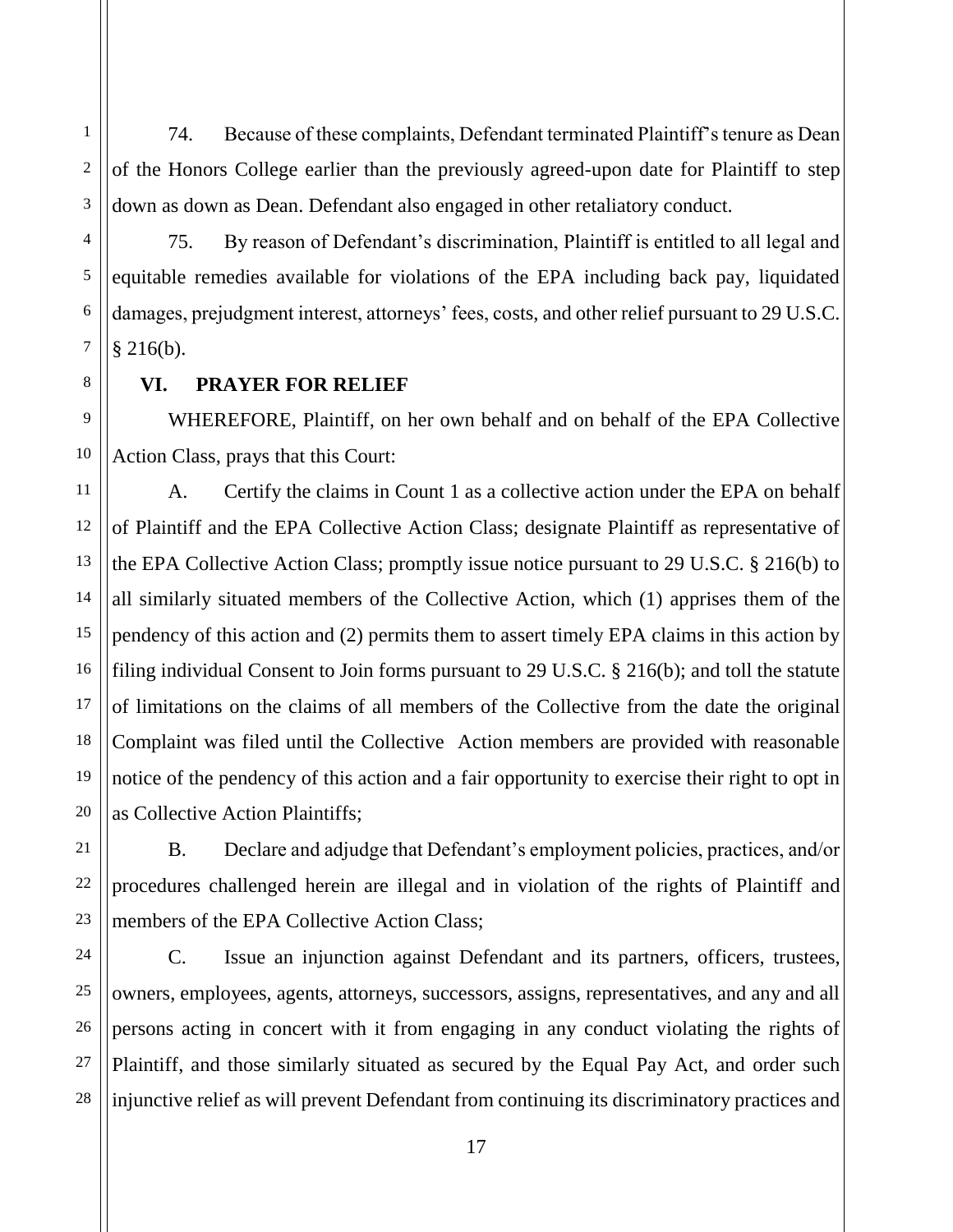1 2 from engaging in any further unlawful practices, policies, customs, usages, and gender discrimination as set forth herein;

3 4 D. Order Defendant to adjust the wage rates and benefits for members of the EPA Collective Action Class to the level that they would be enjoying but for Defendant's discriminatory policies, practices, and/or procedures;

6 7 8 E. Award back pay, front pay, lost benefits, and other damages for lost compensation and job benefits suffered by Plaintiff and members of the EPA Collective Action Class, in an amount not less than \$1,000,000;

9 10 F. Award compensatory and liquidated damages to Plaintiff and members of the EPA Collective Action Class, in an amount not less than \$1,000,000;

G. Order Defendant to make Plaintiff and members of the EPA Collective Action Class whole by providing them with any other monetary and affirmative relief, including relief necessary to compensate Plaintiff for the harm incurred to her reputation and for emotional distress;

H. Award litigation costs and expenses, including, but not limited to, reasonable attorneys' fees, to Plaintiff and members of the EPA Collective Action Class;

I. Award Plaintiff and members of the EPA Collective Action Class all prejudgment interest and post-judgment interest available under law;

J. Award Plaintiff and members of the EPA Collective Action Class any other appropriate equitable relief, including equitable relief necessary to repair damage caused by Defendant to Plaintiff's reputation;

K. Order that this Court retain jurisdiction of this action until such time as the Court is satisfied that the Defendant has remedied the practices complained of herein and such practices are determined to be in full compliance with the law; and

L. Award additional and further relief as this Court may deem just and proper. //

## **VII. JURY DEMAND**

5

11

12

13

14

15

16

17

18

19

20

21

22

23

24

25

26

27

28

Plaintiffs demand a trial by jury on all issues triable of right by jury.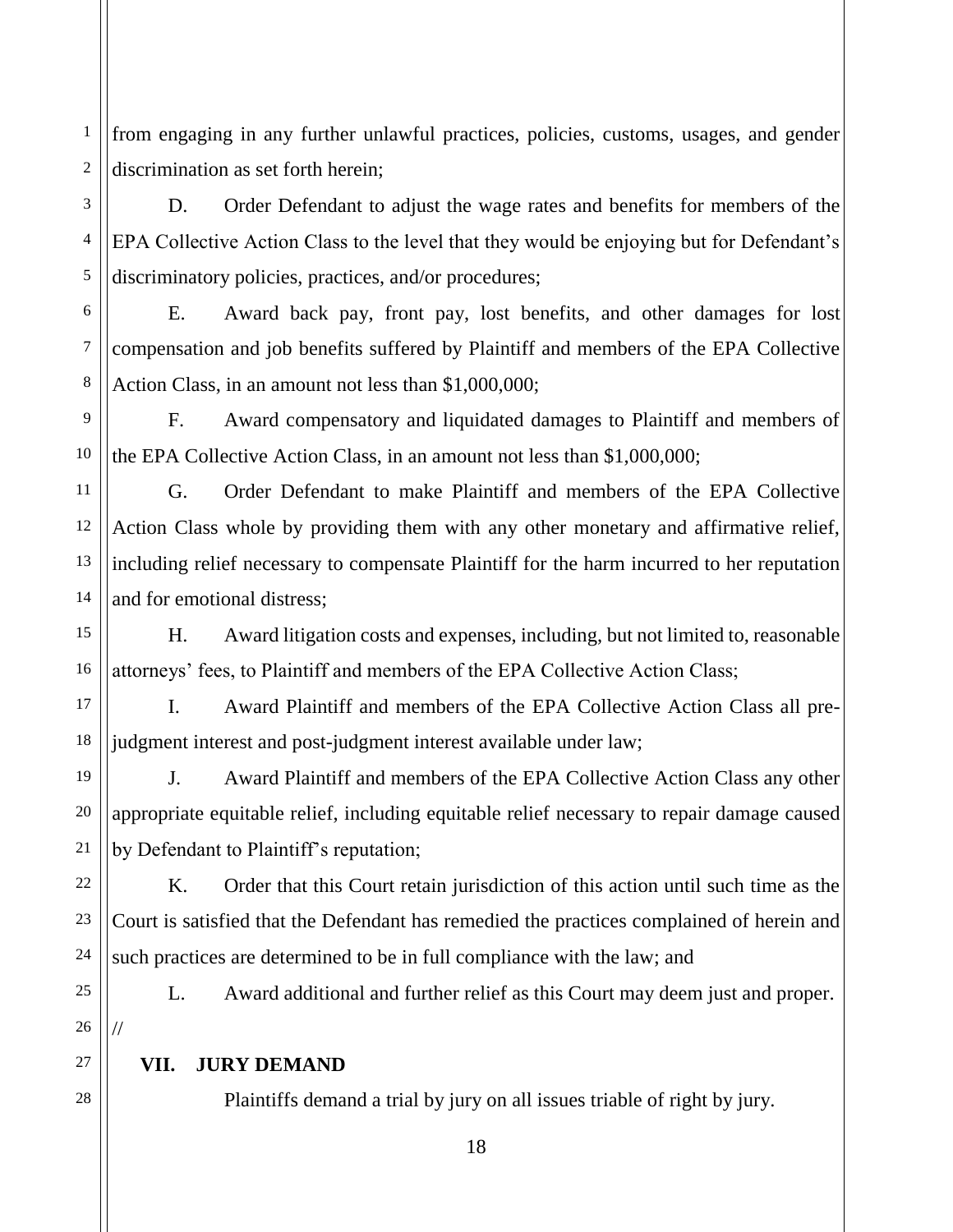| Dated: January 22, 2018 | Respectfully submitted,                                               |
|-------------------------|-----------------------------------------------------------------------|
|                         | /s/ Merle Joy Turchik                                                 |
|                         | Merle Joy Turchik (AZ Bar No. 011130)                                 |
|                         | TURCHIK LAW FIRM, P.C.                                                |
|                         | David Sanford (Pro Hac Vice<br>forthcoming)                           |
|                         | Andrew Melzer (Pro Hac Vice                                           |
|                         | forthcoming)<br>James E. Richardson (Pro Hac Vice                     |
|                         | forthcoming)                                                          |
|                         | SANFORD HEISLER SHARP, LLP                                            |
|                         | Attorneys for Plaintiff and the EPA<br><b>Collective Action Class</b> |
|                         |                                                                       |
|                         |                                                                       |
|                         |                                                                       |
|                         |                                                                       |
|                         |                                                                       |
|                         |                                                                       |
|                         |                                                                       |
|                         |                                                                       |
|                         |                                                                       |
|                         |                                                                       |
|                         |                                                                       |
|                         |                                                                       |
|                         |                                                                       |
|                         |                                                                       |
|                         |                                                                       |
|                         |                                                                       |
|                         | 19                                                                    |
|                         |                                                                       |